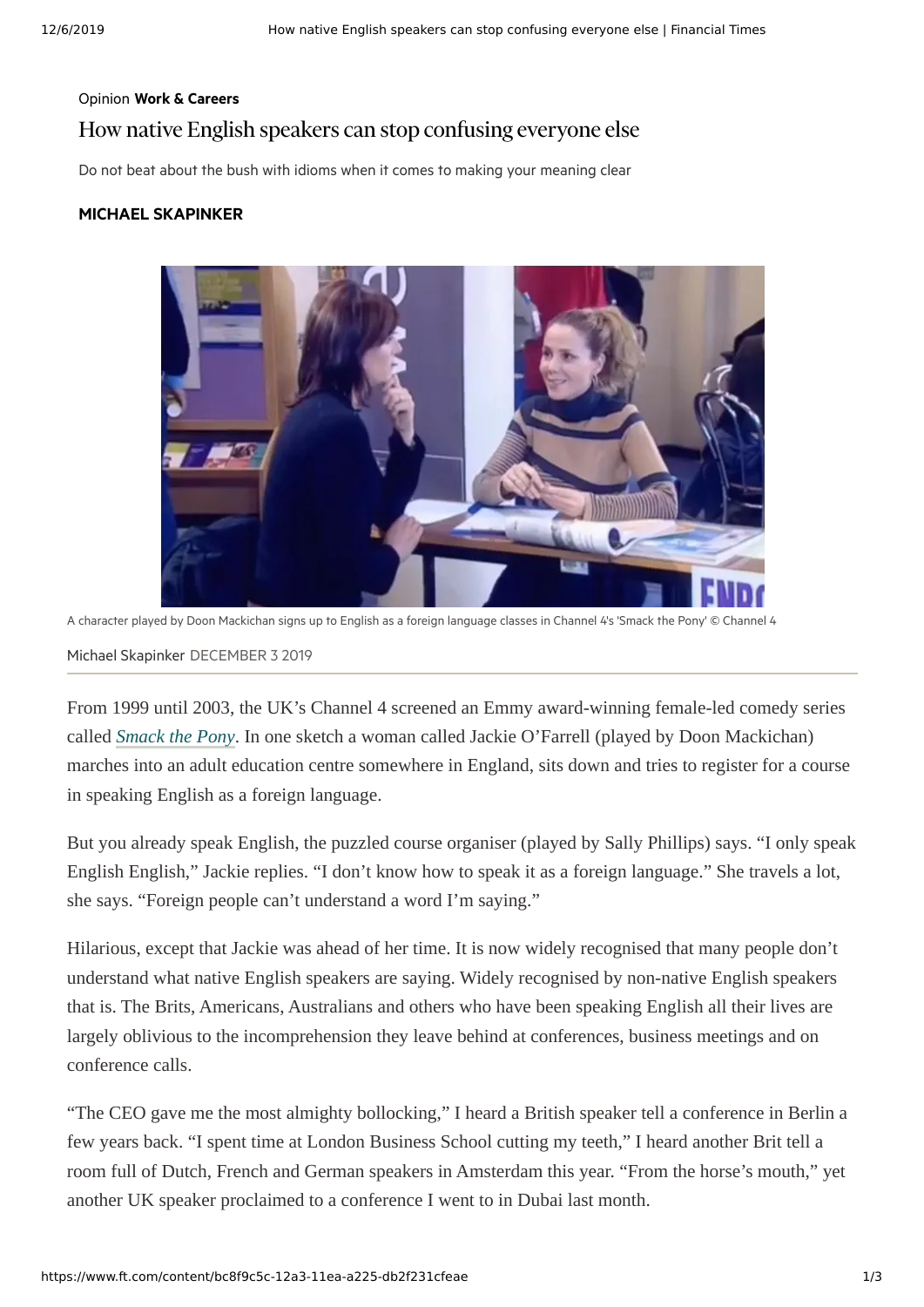#### 12/6/2019 How native English speakers can stop confusing everyone else | Financial Times

I don't know what the audiences made of all this. A 2015 survey of a Nato working group tactfully observed that "native speakers of English are not always good at adjusting their English to the manner and level that is used".

Regular readers of this column know that I have been exercised by native English speaker ignorance on this issue for years. There are thousands of courses, books and videos on how to be a better communicator, but almost nothing on how native speakers should speak English to foreigners, largely because, like the *Smack the Pony* course organiser, most native anglophones don't realise they have a problem.

So I was pleased to be sent a pocket book (where I found the Nato study) called *Is That Clear: Effective Communications in a Multilingual World* by Zanne Gaynor and Kathryn Alevizos, two teachers of business English. They describe the book as "easy-to-follow tips for adapting your English".

As well as telling native speakers to slow down when they speak to international audiences, Gaynor and Alevizos have advice on two issues I have addressed before: [avoiding idiomatic language](https://www.ft.com/content/18a5b79e-77fa-11e1-b237-00144feab49a) and being careful with the use of [phrasal verbs](https://www.ft.com/content/0dea9d88-4c6a-11e8-97e4-13afc22d86d4) — a verb plus a preposition — which many non-native speakers find hard to understand.

Different prepositions can change the verb's meaning — break in, break up, break down. The authors also point out that the same phrasal verb can have different meanings: put someone down, put down a deposit, put down the cat, put the baby down.

They add other pieces of advice. I have written about the problems that [colloquial language](https://www.ft.com/content/26692848-f59b-11e5-96db-fc683b5e52db) can cause non-native speakers: "shall we crack on then?" But the authors point to the confusion that polite language can cause too — "to be honest, I was a bit upset he arrived so late" sounds convoluted to a non-native speaker. "I was angry he was late" is clearer.

Another issue is the phrasing of questions. "You don't have time for a quick chat, do you?" is tough for a non-native speaker because it starts with a negative. "Do you have time for a chat?" is clearer.

The authors advise cutting down on "filler words" such as "as it were", "actually" and "basically" because they cloud the central message. I am not sure about this. I find filler words helpful when I hear them used in other languages, such as *finalement* in French. Not only do they slow the speaker down; having heard them often I can also use them myself when I speak, which gives me more time to think of what to say next.

But the authors do have sound advice on slides. Don't fill slides with words. Native speakers find them hard enough to read; second language speakers find them even harder. But do put numbers on slides, they say. Numbers can be hard to understand in your second language and seeing the figures on a slide makes it easier.

### *[michael.skapinker@ft.com](mailto:michael.skapinker@ft.com) Twitter: [@Skapinker](https://twitter.com/Skapinker)*